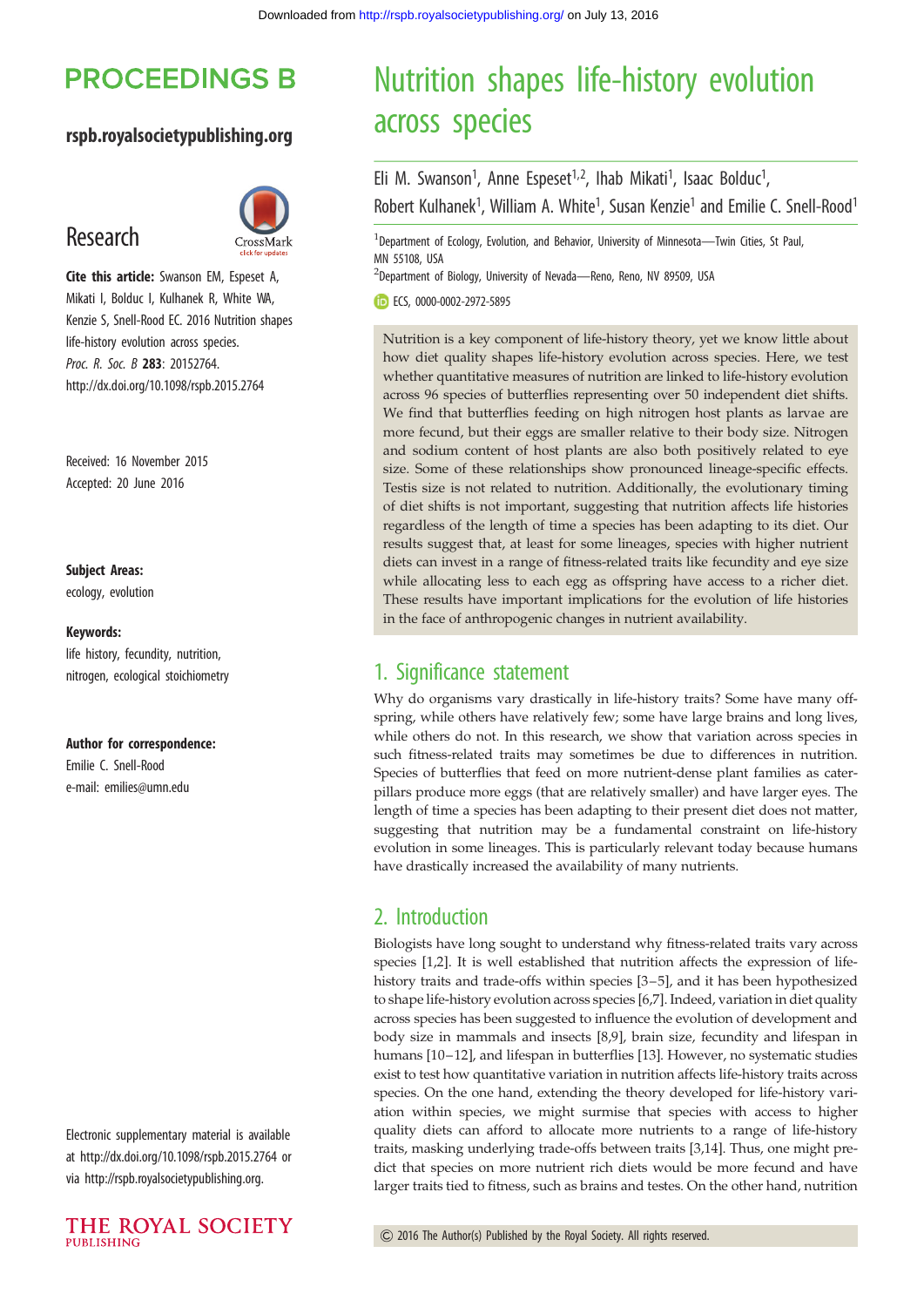may play a minor role in life-history evolution if organisms can cope with low nutrient conditions through adaptive nutritional plasticity, shifts in gut morphology, metabolic adaptations or symbiotic associations [[15](#page-6-0)–[19\]](#page-6-0). Determining the extent to which nutrient availability affects life-history evolution is particularly important today given anthropogenic change in nutrients once limited in availability such as nitrogen and phosphorus [[20\]](#page-6-0): changes in nutrition have major consequences for the expression and evolution of life-history traits and hence demographic and evolutionary processes [[21\]](#page-6-0).

Investigating the evolutionary importance of nutrition is hampered by the difficulty in quantifying nutrient availability across species over their evolutionary histories. A number of studies have approached this question using various proxies for nutrition [\[22](#page-6-0)] or comparing broad classes of foraging modes [[23,24\]](#page-6-0). Specialist herbivores such as phytophagous insects are a useful system because nutrient content has been shown to vary systematically across plant families [[25,26\]](#page-6-0). Butterflies in particular are a powerful system because most of an individual's essential nutrients (e.g. nitrogen, phosphorus) come from larval feeding and larval host plants are known for most species. Furthermore, by mapping these host records onto lepidopteran phylogenies, we can estimate the relative timing of diet shifts [\[27](#page-6-0)].

Here, we investigate how nutrition affects life-history evolution across 96 species of butterflies that represent over 50 independent diet shifts across 38 plant families ([figure 1](#page-2-0)). We focus on nitrogen and phosphorus, both important components of proteins and nucleic acids, and generally the major limiting macronutrients in the growth and development of terrestrial herbivores [\[9,](#page-6-0)[28\]](#page-7-0). We secondarily focus on sodium as a major limiting micronutrient for herbivores as sodium is important in brain and muscle growth and function in both invertebrates and vertebrates [[29](#page-7-0),[30](#page-7-0)]. Such a stoichiometric approach [[31](#page-7-0)] allows direct quantitative comparison of specific nutrients across plant families and integration with the ecosystem literature on changing nutrient availability. Although other elements are clearly important in organismal development (e.g. carbon, oxygen, hydrogen), our focal elements are particularly important for herbivores because they are much less concentrated in plant relative to animal tissue [\[30,32](#page-7-0)]. We take a broad view of life histories [[33\]](#page-7-0), focusing on whole organism investment in maintenance, reproduction and survival; we consider not only traits directly tied to fecundity (egg number and size, testis size), but also body size, which is correlated with fecundity in insects [\[34\]](#page-7-0). We additionally measure eye size because vision is important for males to secure a mate [[35,36\]](#page-7-0) and host finding in females [[37](#page-7-0),[38](#page-7-0)]. We test the prediction that species on higher nutrient diets will be larger, more fecund, invest more in individual offspring and have larger eyes. Additionally, by looking at the effect of timing of a diet shift, we test the alternate prediction that adaptation to diet over time relaxes the extent to which diet constrains life-history traits.

## 3. Material and methods

#### (a) Overview of butterfly specimens

We focused our sampling efforts on 96 species of butterflies that were fairly specialized (feeding on one to three host plant families) and represented as many independent host shifts as possible. We used both fresh-caught specimens (which we could dissect

for fecundity measures) and museum specimens (for which only external measures could be taken). Field-caught specimens (65 species,  $n > 2$  individuals per species,  $n = 644$  individuals) were obtained from 11 states from across the USA (see the electronic supplementary material, file 1). Live individuals were transported back to the laboratory where they were stored in sealed containers at  $-20^{\circ}$ C prior to abdomen dissections and wing measurements. As detailed below, field-caught specimens were used for measures of body size, egg number, egg size and testis size. We additionally measured species obtained from the University of Minnesota Insect Collection, Department of Entomology ( $n = 68$  species, 518 individuals; see the electronic supplementary material, file 1). We focused our measurements on museum specimens from 25 US states; 6% of specimens originated in Canada, Central or South America. Only species with at least three individuals available were targeted for measurements. As detailed below, museum specimens were used for measures of body size and eye size. Sex was determined based on wing pattern and either gonad dissection (field specimens) or genitalia inspection (museum specimens).

#### (b) Quantification of host plant nutrition

We obtained plant nutrient data from three sources. Data on nitrogen and phosphorus were obtained from Borer [\[39\]](#page-7-0). Plant sodium content was obtained from Watanabe et al. [\[25](#page-6-0)]. We additionally collected 117 samples of host plants commonly used by butterflies that were poorly represented for the nutrients in which we were interested, in addition to a subset of re-sampled species to ensure our methods were in alignment with previous studies (samples from eight states across the USA; see the electronic supplementary material, file 1). We measured nitrogen using the Dumas method [[40](#page-7-0)] and used inductively coupled plasma mass spectrometry to measure phosphorus and sodium. Together, we drew from 8381 plant samples for our measurements of plant nutrient levels. We focused on percentage nutrient content for dried leaf samples. Angiosperm phylogeny group III (APG III) [\[41\]](#page-7-0) was used to classify all plant genera into currently accepted families. As found in other studies [\[25,](#page-6-0)[42](#page-7-0)], there were significant differences in nutrient availability across plant families (electronic supplementary material, figure S1). For the subset of plant families fed on by butterflies in this study, family-level variation was more pronounced for nitrogen ( $n = 4843$ ;  $R^2 = 0.32$ ,  $F_{238,4604} = 14.6$ ,  $p < 0.0001$ ) and sodium (n = 2148;  $R^2 = 0.52$ ,  $F_{141,2006} = 15.2$ ,  $p < 0.0001$ ) than for phosphorus ( $n = 4947$ ;  $R^2 = 0.32$ ,  $F_{226,46720} = 9.64$ ,  $p < 0.0001$ ).

Plant family-level nutrient values were calculated as the average nutrient level for all samples from a given family. Median sample sizes per family were 24, 25 and 8, for nitrogen, phosphorus and sodium, respectively. Plant families were, on average, represented by nutrient values from five genera. In our analyses, we treat each nutrient separately because tight correlations between nitrogen and phosphorus content [[42](#page-7-0)] make it statistically challenging to test for interactions between nutrients.

Host plant records for butterflies were obtained from Scott [[43\]](#page-7-0). We recorded the number of host plant species per plant genus for each butterfly species, ignoring records listed as 'dubious' or 'oviposition only'. APG III was used to classify all plant genera into currently accepted families. We calculated a host family-level metric of butterfly nutrition with a weighted average for each nutrient. For instance, if a species had five host records on Fabaceae and five host records on Brassicaceae, the average nutrient value was calculated as the sum of  $(1/2) \times$  (family-level nitrogen of Fabaceae) and  $(1/2) \times$  (family-level nitrogen of Brassicaceae).

#### (c) Measurement of life-history traits

On all specimens, we measured wing length as the length from the articulation of the forewing with the thorax to the wing apex. For field-caught specimens, forewings were completely removed from the butterfly and placed flat for imaging (mean  $= 9.9$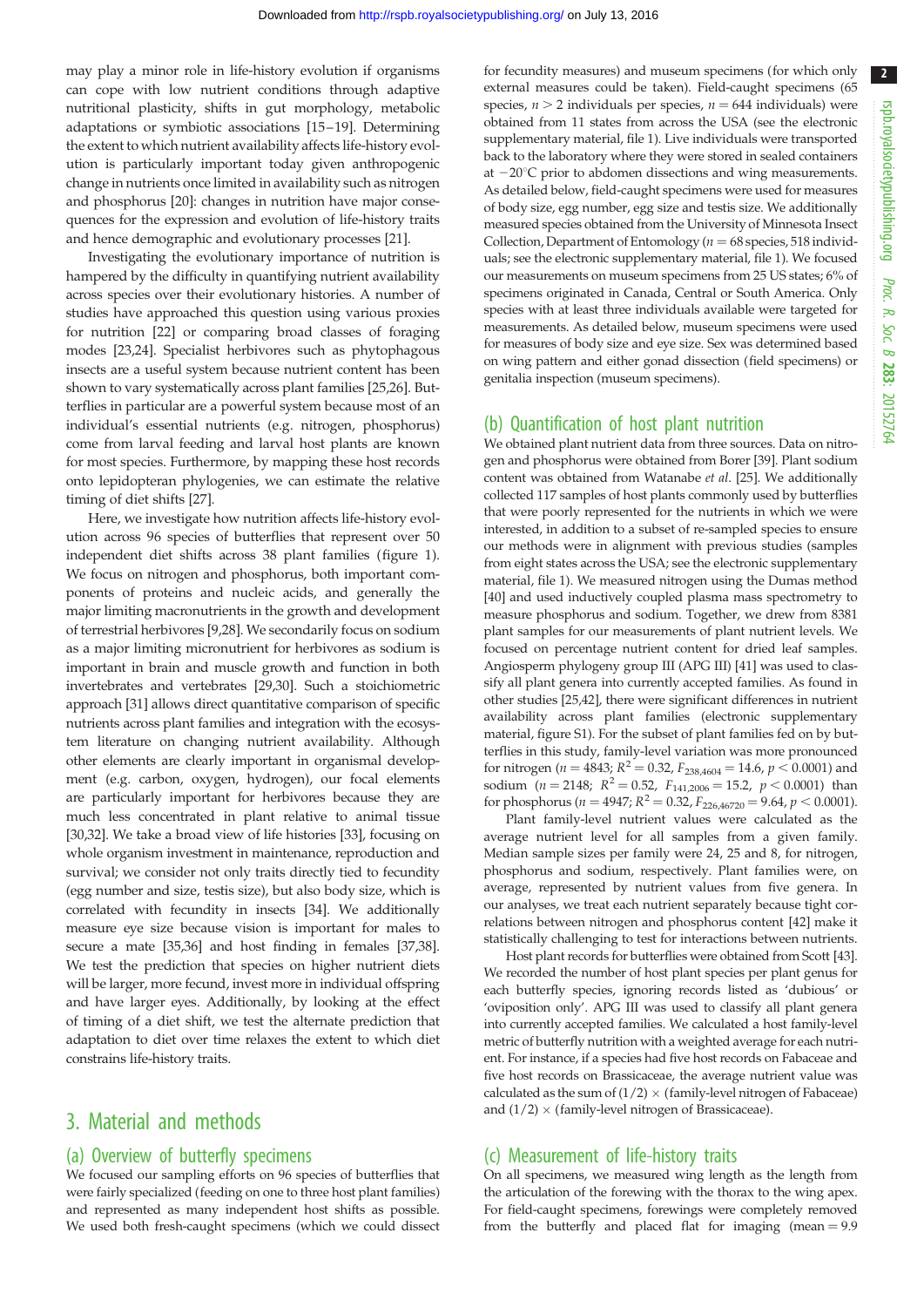<span id="page-2-0"></span>

Figure 1. Phylogeny of all species included in the analysis. A representative of each family is pictured (photos courtesy of Andrew Warren). Nutrient content of plant families consumed as host plants is indicated in heat-map colours (white representing low values and red representing high values) for nitrogen, phosphorus and sodium (per cent dry weight). See the electronic supplementary material, file 1, for a complete list of all butterfly specimens used in the analysis. See the electronic supplementary material, figures S1–S3 for summaries of nitrogen, phosphorus and sodium content of plant families consumed by these butterflies. (Online version in colour.)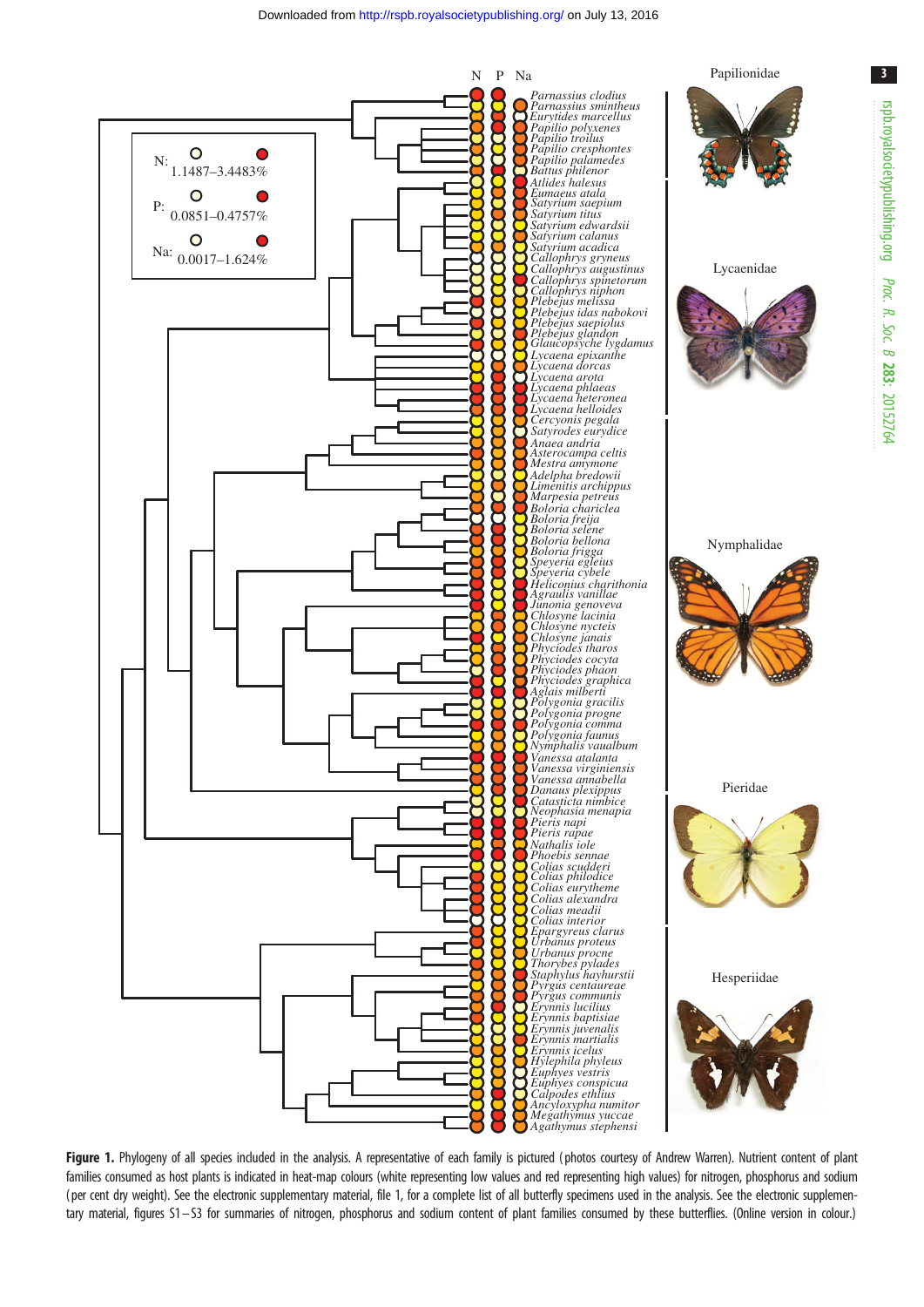individuals per species; 644 total measurements). For museum specimens, individuals were oriented such that the focal forewing was in the same plane for imaging (mean  $= 7.2$  individuals per species; 511 total measurements). Wing length was measured in Image J (NIH). We analysed wing length as a response variable in addition to using it as a measure of body size in models testing for effects of nutrients on the relative size of traits.

Three reproductive measures were taken for field-caught individuals. For females, paired ovaries were dissected out in  $1\times$  PBS buffer under approximately 20 $\times$  magnification using a Leica M165C microscope. All mature, chorionated eggs were counted and egg size was measured for one to five eggs per individual  $(mean = 2.8 \, egs per individual, 499 total eggs)$  as the area of each mature egg. For egg measurements, we eliminated specimens that were desiccated or had zero mature eggs (e.g. due to reproductive diapause), averaging egg measurements for 3.9 individuals per species (195 total). For most male butterflies, the ancestrally paired testes are fused into one testis. The single testis was dissected out in 1 $\times$  PBS and imaged. Testis size was measured as the area of the testis (mean  $=4$  individuals per species; 192 total). Within butterflies, at least two reversions to paired testes have occurred. For these species, testis investment was measured as the summed area of each testis. For field-caught specimens, we made efforts to sample both males and females (mean sex ratio  $= 0.81$  females : males; see the electronic supplementary material, file 1).

For museum specimens, we measured eye width (in addition to wing length). Individuals were oriented face-on under the microscope (as in [\[44\]](#page-7-0)). Eye width was measured on each eye as the distance from where the eye meets the head, to the furthest distance from the midline. By measuring both eyes, we could use asymmetry of the eye width measure to ensure that specimens were oriented properly (for analysis, we excluded eye width measurements that had an eye width difference of more than 25% of the average eye size). Eye width averaged across both eyes was used in analyses. For museum specimens, we sought to measure at least three females and three males per species (mean females per species  $= 3.46$ ; mean males per species  $=$ 3.95; average sex ratio across  $species = 0.87$  females : males; see the electronic supplementary material, file 1). Collection dates of specimens ranged from 1899 to 2010. There were significant differences across species in collection date  $(F_{69,430} = 7.11,$  $p < 0.0001$ ); however, a species' collection date was not related to eye size  $(F_{1,67} = 0.67, p = 0.42)$  or wing length  $(F_{1,68} = 0.91,$  $p = 0.34$ ), suggesting changes in nutrient availability over time were not affecting the development of our traits.

#### (d) Phylogeny

Because there is no comprehensive phylogeny for butterflies, we constructed a phylogeny by combining available family- and tribe-level phylogenies with a phylogeny giving relationships among families [[45](#page-7-0)]. We used a number of criteria when choosing phylogenetic references. We preferred molecular phylogenies over morphological and also preferred phylogenies containing more species from our analysis. We used references that resolved polytomies wherever possible. Relationships within Papilionidae were taken from Simonsen et al. [[46](#page-7-0)]. Relationships among Colias and their close relatives were based on Pollock et al. [\[47\]](#page-7-0). Relationships within Pierinae and Hesperiidae were taken from Braby & Trueman [[27](#page-6-0)] and Warren et al. [[48,49](#page-7-0)], respectively. Relationships within Nymphalidae were taken from a number of sources, including [[50](#page-7-0)–[56\]](#page-7-0). Relationships within the Lycaenidae are not currently well resolved. Relationships within the proposed sub-tribe Polyommatina and Lycaena were taken from Talavera et al. [\[57\]](#page-7-0) and van Dorp [\[58\]](#page-7-0), respectively, with clarifications from Eliot [\[59\]](#page-7-0). A few relationships within the Lycaenidae for which there were no references were built based on current taxonomic classification.

#### (e) Timing of host shifts

Age, or timing, of a larval host shift, is an estimate of how long the larvae of a given butterfly species have been feeding primarily on the plant family in question. Specifically, we focus here on whether the common ancestor of the entire genus most probably fed on the plant family in question. We designate a 'recent shift' when a focal species primarily feeds on a different plant family than the common ancestor of the genus. If the focal species primarily feeds on the same plant family as the common ancestor of the genus, we assume the host shift is relatively more ancient. Determinations were made primarily using the HOSTS caterpillar host-plant database [\[60\]](#page-7-0) and [[43](#page-7-0)]. Additional references for individual host records include [\[27](#page-6-0)[,43,46,61](#page-7-0)-71]. While the ancestral determination was clear for most genera, a few required significant interpretation (see the electronic supplementary material, file 2).

#### (f) Data analysis

To assess the relationship between nutrition and life history, we used mean life-history trait values for each species. Because analyses among species must consider the degree to which species are related to one another, we performed phylogenetic generalized least-squares regressions with the 'caper' package [\[72\]](#page-8-0) in R v. 3.1.3 [\[73\]](#page-8-0). For each model, we allowed  $\lambda$ , a measure of the degree of phylogenetic autocorrelation, to take its maximumlikelihood estimate (MLE). Each life-history variable was analysed both in its body size-corrected form by including wing length in the model (e.g. 'relative eye width') and its uncorrected form (e.g. 'absolute eye width'). Analysing data calculated from males versus females did not qualitatively alter our results, so the sexes were pooled for analyses of eye width and wing length.

We were interested in whether links between nutrition and life history varied across butterfly families and between ancient and recent host shifts. To each model, we first added an interaction effect between the nutrient of interest and either butterfly family or host shift timing. We inspected the change in the sample-size corrected Akaike's information criterion ( $\triangle AICc$ ) due to the additional term. If the  $\triangle AICc$  was at least two, we then took this to mean the model was improved enough to account for the increase in the number of parameters in the model. Family- and timing-specific analyses are presented only if they improved the model fit.

### 4. Results

We made use of both museum specimens ( $n = 68$  species, 518 individuals) and wild-caught specimens ( $n = 65$  species, 644 individuals). Across all specimens, wing length was weakly positively correlated with host plant sodium content ( $p =$ 0.07), but not nitrogen or phosphorus ([figure 2;](#page-4-0) electronic supplementary material, table S2). In subsequent analyses, we consider both absolute values of life-history traits and trait values relative to body size.

For field-caught specimens, we dissected out reproductive tissue and measured total mature eggs, egg size and testis size. Butterflies that feed on plant families higher in nitrogen had higher fecundity, whether corrected ( $p = 0.06$ ) or uncorrected ( $p = 0.03$ ) for body size, although the relationship is weaker for relative fecundity (figures [2](#page-4-0) and [3](#page-4-0); electronic supplementary material, table S1). Female butterflies that feed on plant families with more nitrogen and phosphorus had smaller eggs, but only when egg size was corrected for body size  $(p = 0.04$  and 0.08, respectively; [figure 2;](#page-4-0) electronic supplementary material, tables S1 and S3). Neither absolute nor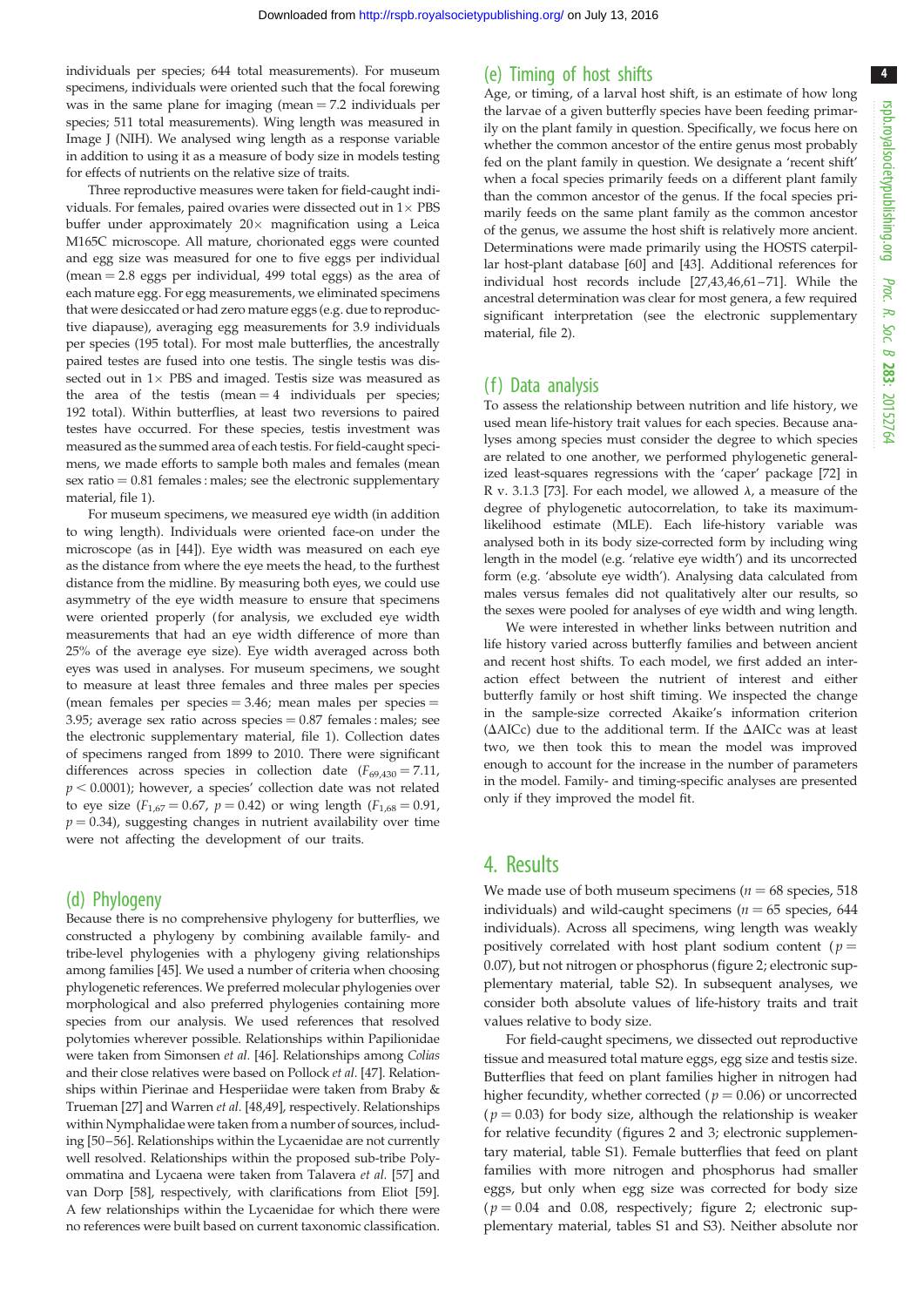<span id="page-4-0"></span>

Figure 2. Effects of host plant nutrient content on life-history traits. Shown are mean centred and standardized effect sizes for each variable combination. Within each shaded or un-shaded block (each representing a different life-history trait), the top line represents sodium (in green), the middle line represents phosphorus (in blue) and the lower line represents nitrogen (in black). Solid lines are significant at an alpha of 0.05, dashed lines are significant at an alpha of 0.10 and dotted lines are not significant. Full statistical details are presented in electronic supplementary material, tables S1– S3. (Online version in colour.)



Figure 3. Effects of nitrogen and sodium on fecundity and eye width. Shown are plots of data for three of the significant univariate analyses (figure 2): (a) nitrogen and fecundity, (b) nitrogen and eye width and (c) sodium and eye width. Data shown are individual-level data, although the regressions performed were at the species-level. All data were mean centered and standardized. Dotted lines and p-values given are from PGLS regressions, while solid lines and shaded area are the predicted values and standard errors from a LOESS regression uncorrected for phylogeny, both at the species-level. Full statistical details are presented in electronic supplementary material, tables S1 and S3. (Online version in colour.)

relative testis size was influenced by any nutrient (figure 2; electronic supplementary material, tables S1–S3). For museum specimens, nitrogen ( $p < 0.05$ ) and sodium ( $p = 0.009$ ) were both significantly positively related to absolute eye width, but not relative eye width (figures 2 and 3; electronic supplementary material, tables S1 and S2).

The relative effects of different nutrients varied across the different butterfly families sampled. The effects of nitrogen on fecundity were particularly pronounced within Pieridae and Nymphalidae, while the effect of sodium on eye width was pronounced within Lycaenidae (electronic supplementary

material, figure S4 and table S4). We only investigated relationships within specific families when corrected AICc suggested that including family improved the model (electronic supplementary material, tables S1–S3). Although the measure of phylogenetic signal  $(\lambda)$  we estimated varied among traits (electronic supplementary material, table S5), the traits exhibiting important family-level variation did not show a consistent pattern of phylogenetic autocorrelation. Rather, the morphological traits exhibited moderate to high phylogenetic signal, while the fecundity-related traits exhibited low phylogenetic signal.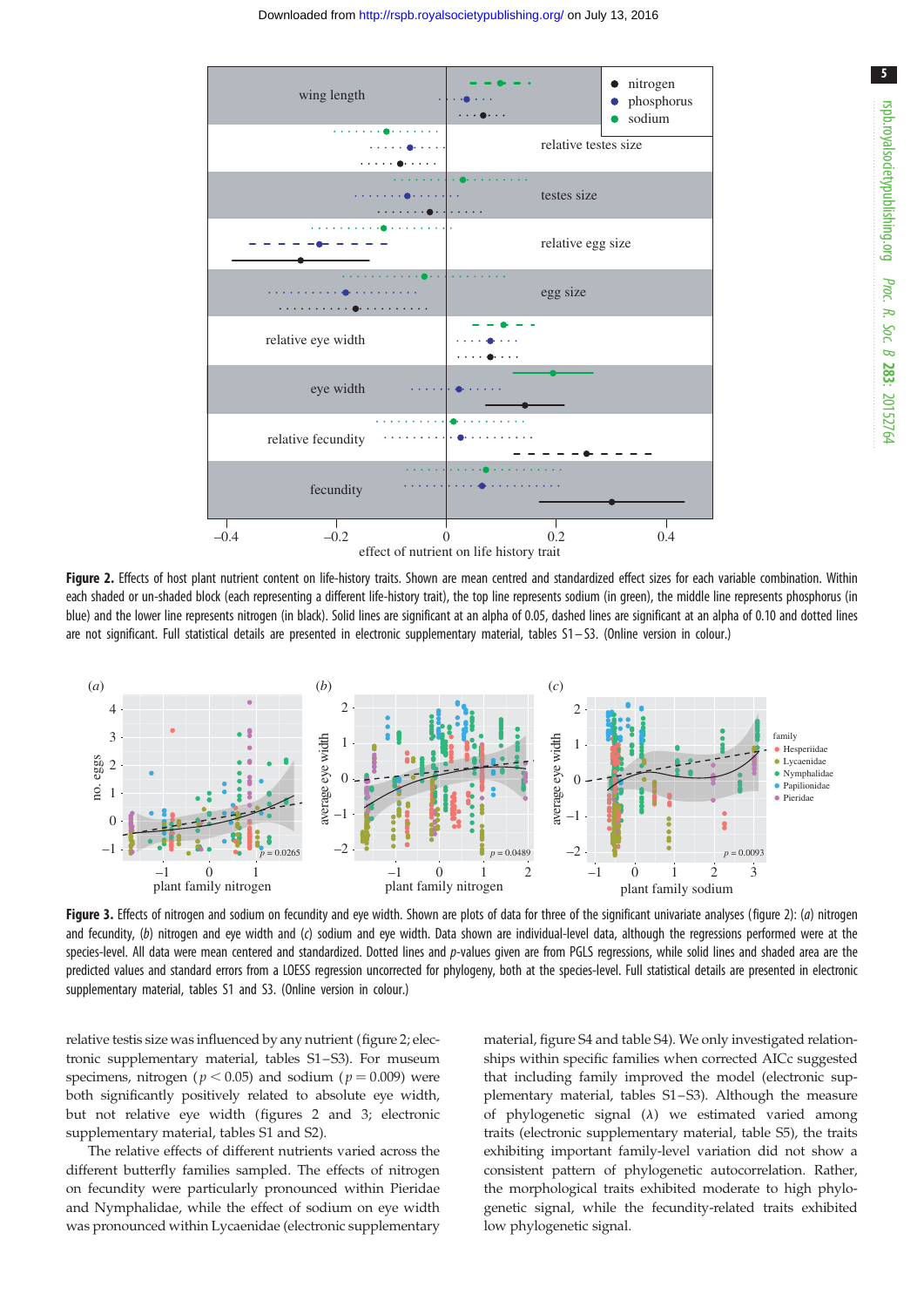We were additionally interested in whether the age of a diet shift influenced the extent to which nutrition shaped life-history traits. For our age variable, we classified diet shifts as 'ancient' or 'recent' with regards to whether they occurred before or after the diversification of the genus. Using corrected AICc for model selection, we found that the role of nutrition in shaping life-history traits did not differ between ancient and recent host shifts (electronic supplementary material, tables S1–S3).

### 5. Discussion

Our results support the idea that diet quality can shape life-history evolution across species. There was a positive relationship between host plant nitrogen content and fecundity (figures [2](#page-4-0) and [3](#page-4-0)), despite the fact that many of these species have been adapting to a low nutrient diet for millions of years. We also found that species feeding on more nitrogenrich, and to some extent phosphorus-rich, host plants had eggs that were smaller relative to their body size (figures [2](#page-4-0) and [3](#page-4-0)). Smaller relative egg size in response to a better quality diet, in conjunction with higher fecundity suggests that these species may be adopting a different reproductive strategy. These species may invest relatively less in each individual offspring because the offspring will be feeding on higher nutrient plants, thus allowing the parents to have higher fecundity. Indeed, rearing experiments of several satyrine butterflies suggest that egg size confers a larval survival advantage on nitrogen-poor plants [[74\]](#page-8-0). Unexpectedly, there were no significant links between nutrition and testis size. This could reflect strong selection on testis size such that males prioritize allocation to this trait even on low nutrient diets (as for eyes [\[75](#page-8-0)]); alternatively, noise from variation in sexual selection intensity (e.g. re-mating rate [\[76](#page-8-0)]), may also be obscuring a relationship.

We additionally found that species that feed on plant families with higher nitrogen and sodium content had larger eyes. In butterflies, vision is important for males to secure a mate [\[35](#page-7-0),[36](#page-7-0)] and females to locate host plants [[37,38\]](#page-7-0), both important components of fitness. These results speak to more general ideas relating nutrition to brain evolution [\[10](#page-6-0)–[12\]](#page-6-0) given that species with larger eyes probably also have greater total neural investment. This is in part because 75% of the butterfly brain is dedicated to visual processing [[77,78\]](#page-8-0), and in part due to correlations between eye size and the size of brain regions dedicated to processing visual information in both vertebrates and invertebrates [[79,80\]](#page-8-0).

Insects can often compensate for low nutrient diets through changes in foraging behaviour, such as changes in feeding rate or development time [[81,82\]](#page-8-0). However, the fact that we see a signature of nutrient content across some butterfly families suggests that changes in feeding cannot fully compensate for low nutrient diets (although it could explain some of the added variation seen in [figure 3](#page-4-0)). It is possible that high larval mortality imposes significant costs to increases in development time [\[83](#page-8-0)]. Indeed, the skipper family, which includes one of the most successful butterfly radiations on a low nutrient plant family (grasses) employs larval shelter building, presumably an adaptation to avoid predation and parasitism [\[84](#page-8-0)]. There may be additional costs to compensatory feeding, such as increased exposure to toxins [[85\]](#page-8-0), which results in species incompletely compensating for low nutrient diets.

Interestingly, some of the relationships between nutrition and life-history traits varied across butterfly families. The link between sodium and eye size was particularly strong within Lycaenidae and the correlation between fecundity and nitrogen was especially pronounced in Pieridae, and to some extent, Nymphalidae (electronic supplementary materials, figure S4 and table S4). It is possible that some adaptation to diet, such as shelter building in skippers (see above), may result in a family being less constrained by nutrition. It is also possible that the ancestral diet of a family may pre-adapt them to certain diet shifts. For instance, the ancestral hosts of Pieridae were high-nitrogen legumes [[27\]](#page-6-0), which could explain their poor performance on low nitrogen diets. It is also possible that the subsample of hosts used by a particular family could constrain statistical analyses across families. For instance, the hosts of Lycaenidae span a much broader range of sodium availability than the hosts of Papilionidae [\(figure 3\)](#page-4-0).

Significant relationships between diet and life-history evolution emerged in our analyses despite the challenges of quantifying 'nutrition'. We focused on elemental measures of nutrient availability as a way to standardize fundamental nutrient requirements across species, and because extensive data are available on plant nutrient content. However, such an approach glosses over the extent to which nutrients are bioavailable to a species, especially when nutrients are tied up in plant defences. This is an important limitation to our results, but still represents an increase in resolution over measures of diet quality such as 'herbivorous' or 'carnivorous' (e.g. [[86\]](#page-8-0)). Accounting for the true nutritional value of a resource will remain challenging because what is bio-available depends on the organism—for instance, nitrogen may be incorporated into plant defences, which a specialist, but not a generalist, may be able to metabolize [[87\]](#page-8-0). Patterns linking plant nutrient levels and herbivore life-history traits also emerged despite considerable variability within plants in nutrient content, whether due to geographical [[39\]](#page-7-0) or seasonal variation [[8](#page-6-0)].

We were interested in whether the timing of a diet shift influenced the relationship between nutrition and life-history traits, reasoning that nutrition may be more likely to constrain life-history evolution following a recent diet shift, prior to the longer-term evolution of adaptations to that diet through changes to gut morphology, metabolic adaptations or symbiotic associations [[15](#page-6-0)–[19](#page-6-0)]. We did not find any effect of timing on the link between diet and life history (electronic supplementary material, tables S1–S3). Of course, it is possible that this negative result could be a consequence of our methods for quantifying 'timing'. We focused on host use at the level of butterfly genus because we were able to trace most diet shifts to this level, and it seemed a likely level for such timing effects to play out. 'Recent' shifts were classified as those that occurred within a genus with respect to the ancestral host of that genus. Given the age of some genera, the 'recent shift' classification may still correspond to a very long timescale—20–40 million years (e.g. [\[70](#page-7-0)]), no doubt an adequate period of time for species to adapt to low nutrient diets. As phylogenetic information becomes more resolved across butterflies, it may be possible to gain more precise estimates of timing of host shifts, allowing for tests of a timing signature at a finer scale.

Our research suggests that variation across species in nutrient availability may sometimes explain variation in life histories across species. In some cases, species with higher quality diets can afford to allocate more to traits related to fitness, such as fecundity and eye size, paralleling theory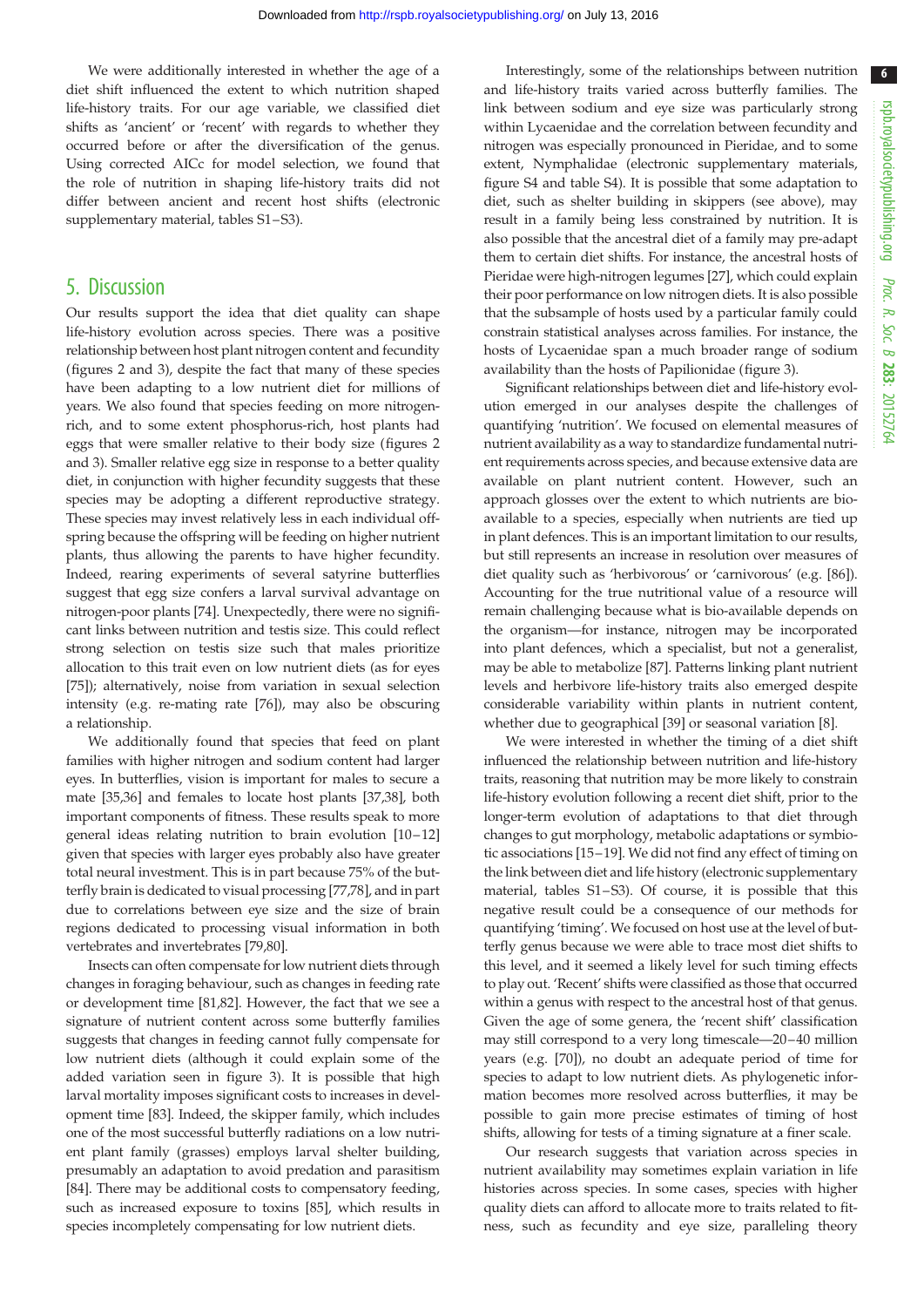rspb.royalsocietypublishing.org Proc. R. Soc. $\sigma$ 283: 20152764 7

<span id="page-6-0"></span>linking resource availability and life-history traits within species [3,14]. It is possible that nutrient availability across species is obscuring underlying life-history trade-offs [3,14,22,[88\]](#page-8-0), although further analyses are necessary to test this idea. As a result of this life-history variation, species that differ in diet may vary systematically in major ecological and evolutionary processes, such as survival in novel environments [\[89](#page-8-0)] or rates of evolution and diversification [\[90\]](#page-8-0). Indeed, butterfly species specialized on more nitrogen rich larval diets have shown more pronounced northward range expansions over the last 40 years [[91](#page-8-0)]. Our results are particularly important given that humans are drastically altering the availability of many once-limited nutrients, especially nitrogen, phosphorus and sodium [21]. Anthropogenic increases in nutrient availability may have evolutionary impacts on the reproductive strategies of a range of organisms. For instance, an evolutionary increase in the fecundity of pest species could be one of many unintended consequences of increases in fertilizer use and atmospheric nitrogen deposition over the last 100 years.

Data accessibility. All data are available in Dryad [\(doi:10.5061/dryad.](http://dx.doi.org/10.5061/dryad.447sq) [447sq](http://dx.doi.org/10.5061/dryad.447sq)).

Authors' contributions. E.C.S.-R. devised the approach and supervised collection of the data with input from other authors. All authors

#### contributed substantially to specimen and data collection. E.M.S. analysed the data, with contribution from E.C.S.-R. E.M.S. and E.C.S.-R. interpreted the results and wrote the majority of the text, and other authors contributed to both interpretation and text.

Competing interests. We have no competing interests.

Funding. E.M.S. was supported by an NSF postdoctoral fellowship (#1306627). This research was supported by a Grant-in-Aid of Research from the University of Minnesota OVPR; the Snell-Rood lab was supported in part through NSF IOS-1354737.

Acknowledgements. Many thanks to Christopher Boser, Natalie Eichten, Naomi Wick, Nathan Fremling, Supra Khare, Jeffrey Rock and Rhea Smykalski for additional help with specimen collection and processing. We are indebted to Art Shapiro, Dan Papaj, Mike Reese, Jaret Daniels, Sandy Koi, Katy Prudic and Jeff Oliver for helping to collect specimens. Dean Hansen, Steve Kohler, Virginia Scott, Jeff Marcus, Kyle Johnson, Ann and Scott Swengel, Ron Huber, Robert Dana, Joel Kingsolver and Dave Biesboer provided valuable assistance locating field sites and butterflies. Thanks to Robin Hopkins, Ralph Holzenthal, Paul Tinerella and the University of Minnesota Insect Collection, Department of Entomology for access to museum specimens. Thanks to Cedar Creek LTER, Cloquet Forestry Center, O'Leno State Park, Fairchild Botanic Garden and Custer National Forest for permission to collect samples used in this research and Andrew Warren for allowing the use of his photos [\(http://butterfliesofamerica.com\)](http://butterfliesofamerica.com). Elizabeth Borer provided access to plant nutrient data prior to publication. Comments from the Snell-Rood lab, Eric Lind and two anonymous reviewers improved earlier versions of this manuscript.

# **References**

- 1. Stearns S. 1992 The evolution of life histories. New York, NY: Oxford University Press.
- 2. Roff D. 2001 Life history evolution. Sunderland, MA: Sinauer Associates.
- 3. Van Noordwijk A, De Jong G. 1986 Acquisition and allocation of resources: their influence on variation in life history tactics. Am. Nat.  $128$ ,  $137 - 142$ . [\(doi:10.1086/284547](http://dx.doi.org/10.1086/284547))
- 4. Nylin S, Gotthard K. 1998 Plasticity in life-history traits. Annu. Rev. Entomol. 43, 63 – 83. [\(doi:10.](http://dx.doi.org/10.1146/annurev.ento.43.1.63) [1146/annurev.ento.43.1.63](http://dx.doi.org/10.1146/annurev.ento.43.1.63))
- 5. Flatt T, Heyland A. 2011 Mechanisms of life history evolution: the genetics and physiology of life history traits and trade-offs. New York, NY: Oxford University Press.
- 6. Arnold SJ. 1992 Constraints on phenotypic evolution. Am. Nat. 140, S85– S107. [\(doi:10.1086/](http://dx.doi.org/10.1086/285398) [285398](http://dx.doi.org/10.1086/285398))
- 7. Antonovics J, van Tienderen PH. 1991 Ontoecogenophyloconstraints? The chaos of constraint terminology. Trends Ecol. Evol. 6, 166– 168. ([doi:10.1016/0169-5347\(91\)90059-7](http://dx.doi.org/10.1016/0169-5347(91)90059-7))
- 8. Scriber JM, Slansky F. 1981 The nutritional ecology of immature insects. Annu. Rev. Entomol. 26, 183– 211. [\(doi:10.1146/annurev.en.26.010181.001151\)](http://dx.doi.org/10.1146/annurev.en.26.010181.001151)
- 9. Mattson WJ. 1980 Herbivory in relation to plant nitrogen content. Annu. Rev. Ecol. Syst. 11, 119– 161. [\(doi:10.1146/annurev.es.11.110180.001003\)](http://dx.doi.org/10.1146/annurev.es.11.110180.001003)
- 10. Leonard WR, Robertson ML. 1994 Evolutionary perspectives on human nutrition: the influence of brain and body size on diet and metabolism. Am. J. Hum. Biol. 6, 77 – 88. [\(doi:10.1002/ajhb.](http://dx.doi.org/10.1002/ajhb.1310060111) [1310060111\)](http://dx.doi.org/10.1002/ajhb.1310060111)
- 11. Kaplan H, Hill K, Lancaster J, Hurtado AM. 2000 A theory of human life history evolution: diet,

intelligence, and longevity. Evol. Anthropol. 9, 156 – 185. [\(doi:10.1002/1520-6505\(2000\)9:](http://dx.doi.org/10.1002/1520-6505(2000)9:4%3C156::AID-EVAN5%3E3.0.CO;2-7) [4](http://dx.doi.org/10.1002/1520-6505(2000)9:4%3C156::AID-EVAN5%3E3.0.CO;2-7) < 156:: AID-EVAN5 > 3.0.CO; 2-7)

- 12. Boback SM, Cox CL, Ott BD, Carmody R, Wrangham RW, Secor SM. 2007 Cooking and grinding reduces the cost of meat digestion. Comp. Biochem. Physiol. A Mol. Integr. Physiol. 148, 651– 656. [\(doi:10.1016/](http://dx.doi.org/10.1016/j.cbpa.2007.08.014) [j.cbpa.2007.08.014\)](http://dx.doi.org/10.1016/j.cbpa.2007.08.014)
- 13. Beck J, Fiedler K. 2009 Adult life spans of butterflies (Lepidoptera: Papilionoidea plus Hesperioidea): broadscale contingencies with adult and larval traits in multi-species comparisons. Biol. J. Linn. Soc. 96, 166 – 184. [\(doi:10.1111/j.1095-8312.2008.01102.x](http://dx.doi.org/10.1111/j.1095-8312.2008.01102.x))
- 14. Reznick D, Nunney L, Tessier A. 2000 Big houses, big cars, superfleas and the costs of reproduction. Trends Ecol. Evol. 15, 421– 425. ([doi:10.1016/s0169-](http://dx.doi.org/10.1016/s0169-5347(00)01941-8) [5347\(00\)01941-8](http://dx.doi.org/10.1016/s0169-5347(00)01941-8))
- 15. Lynch JP, Brown KM. 2001 Topsoil foraging—an architectural adaptation of plants to low phosphorus availability. Plant Soil 237, 225 – 237. [\(doi:10.1023/](http://dx.doi.org/10.1023/a:1013324727040) [a:1013324727040\)](http://dx.doi.org/10.1023/a:1013324727040)
- 16. Breznak JA, Brune A. 1994 Role of microorganisms in the digestion of lignocellulose by termites. Annu. Rev. Entomol. 39, 453– 487. [\(doi:10.1146/annurev.](http://dx.doi.org/10.1146/annurev.ento.39.1.453) [ento.39.1.453\)](http://dx.doi.org/10.1146/annurev.ento.39.1.453)
- 17. Cork SJ. 1996 Optimal digestive strategies for arboreal herbivorous mammals in contrasting forest types. Why koalas and colobines are different. Aust. J. Ecol. 21, 10– 20. ([doi:10.1111/j.1442-9993.](http://dx.doi.org/10.1111/j.1442-9993.1996.tb00581.x) [1996.tb00581.x](http://dx.doi.org/10.1111/j.1442-9993.1996.tb00581.x))
- 18. Douglas AE. 2009 The microbial dimension in insect nutritional ecology. Funct. Ecol. 23, 38 – 47. [\(doi:10.](http://dx.doi.org/10.1111/j.1365-2435.2008.01442.x) [1111/j.1365-2435.2008.01442.x](http://dx.doi.org/10.1111/j.1365-2435.2008.01442.x))
- 19. Axelsson E et al. 2013 The genomic signature of dog domestication reveals adaptation to a starch-

rich diet. Nature 495, 360 – 364. [\(doi:10.1038/](http://dx.doi.org/10.1038/nature11837) [nature11837](http://dx.doi.org/10.1038/nature11837))

- 20. Vitousek PM, Aber JD, Howarth RW, Likens GE, Matson PA, Schindler DW, Schlesinger WH, Tilman D. 1997 Human alteration of the global nitrogen cycle: sources and consequences. Ecol. Appl. 7, 737– 750. [\(doi:10.2307/2269431](http://dx.doi.org/10.2307/2269431))
- 21. Snell-Rood E, Cothran R, Espeset A, Jeyasingh P, Hobbie S, Morehouse N. 2015 Life history evolution in the anthropocene: effects of increasing nutrients on traits and tradeoffs. Evol. Appl. 8, 635– 649. ([doi:10.1111/eva.12272\)](http://dx.doi.org/10.1111/eva.12272)
- 22. Glazier DS. 1999 Trade-offs between reproductive and somatic (storage) investments in animals: a comparative test of the Van Noordwijk and De Jong model. Evol. Ecol. 13, 539– 555. [\(doi:10.1023/](http://dx.doi.org/10.1023/a:1006793600600) [a:1006793600600](http://dx.doi.org/10.1023/a:1006793600600))
- 23. Jones KE, MacLarnon AM. 2004 Affording larger brains: testing hypotheses of mammalian brain evolution on bats. Am. Nat. 164, E20 – E31. [\(doi:10.](http://dx.doi.org/10.1086/421334) [1086/421334\)](http://dx.doi.org/10.1086/421334)
- 24. Conway CJ, Martin TE. 2000 Evolution of passerine incubation behavior: influence of food, temperature, and nest predation. Evolution 54, 670 - 685. [\(doi:10.](http://dx.doi.org/10.1111/j.0014-3820.2000.tb00068.x) [1111/j.0014-3820.2000.tb00068.x\)](http://dx.doi.org/10.1111/j.0014-3820.2000.tb00068.x)
- 25. Watanabe T, Broadley MR, Jansen S, White PJ, Takada J, Satake K, Takamatsu T, Tuah SJ, Osaki M. 2007 Evolutionary control of leaf element composition in plants. New Phytol. 174, 516-523. ([doi:10.1111/j.1469-8137.2007.02078.x\)](http://dx.doi.org/10.1111/j.1469-8137.2007.02078.x)
- 26. Wright IJ et al. 2004 The worldwide leaf economics spectrum. Nature 428, 821 – 827. [\(doi:10.1038/](http://dx.doi.org/10.1038/nature02403) [nature02403](http://dx.doi.org/10.1038/nature02403))
- 27. Braby MF, Trueman JWH. 2006 Evolution of larval host plant associations and adaptive radiation in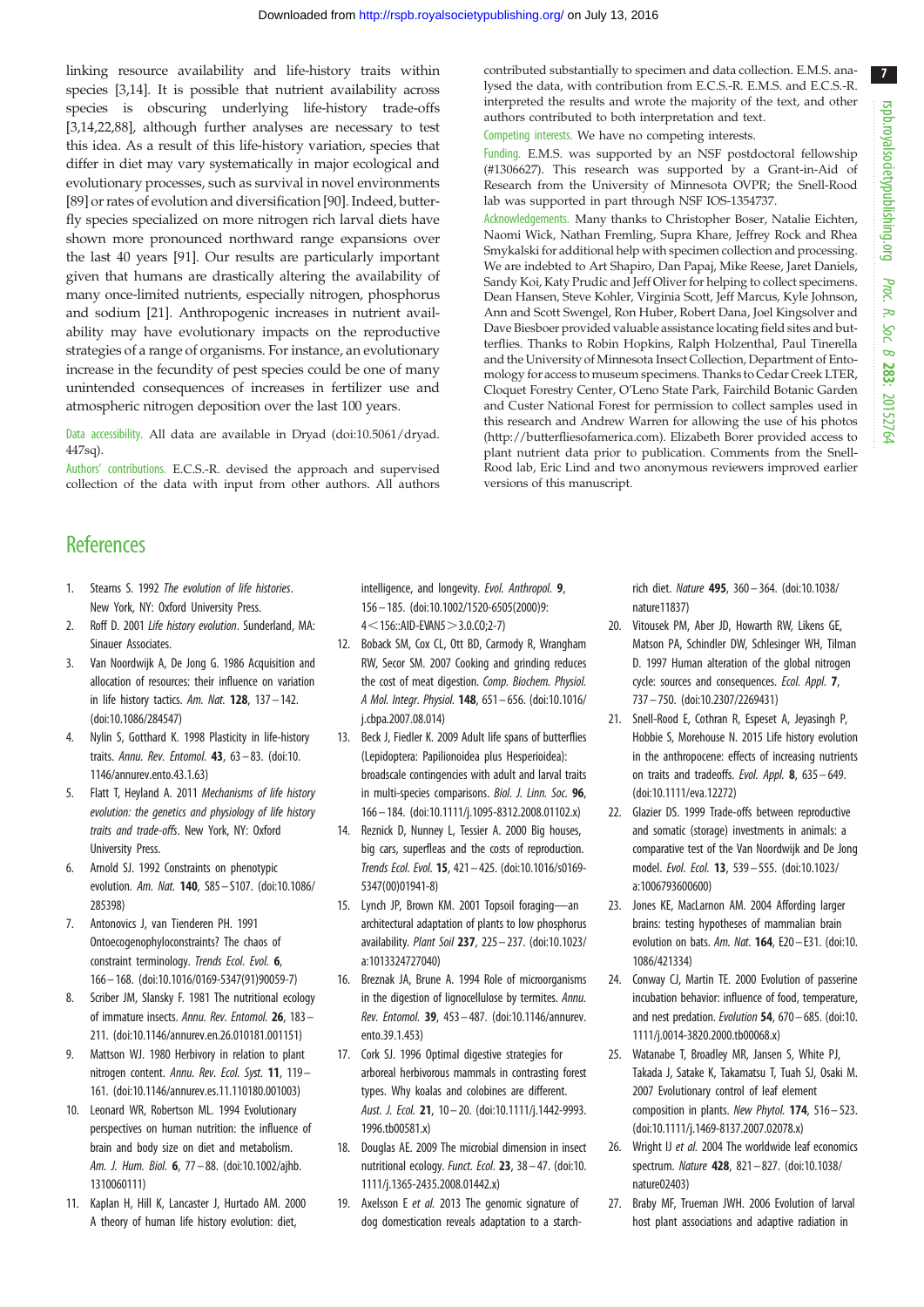<span id="page-7-0"></span>pierid butterflies. J. Evol. Biol. 19, 1677-1690. [\(doi:10.1111/j.1420-9101.2006.01109.x](http://dx.doi.org/10.1111/j.1420-9101.2006.01109.x))

- 28. Perkins MC, Woods HA, Harrison JF, Elser JJ. 2004 Dietary phosphorus affects the growth of larval Manduca sexta. Arch. Insect. Biochem. Physiol. 55, 153– 168. ([doi:10.1002/arch.10133](http://dx.doi.org/10.1002/arch.10133))
- 29. Bursey RG, Watson ML. 1983 The effect of sodium restriction during gestation on offspring brain development in rats. Am. J. Clin. Nutr.  $37, 43 - 51$ .
- 30. Snell-Rood EC, Espeset A, Boser CJ, White WA, Smykalski R. 2014 Anthropogenic changes in sodium affect neural and muscle development in butterflies. Proc. Natl Acad. Sci. USA 111, 10 221– 10 226. ([doi:10.1073/pnas.1323607111](http://dx.doi.org/10.1073/pnas.1323607111))
- 31. Elser JJ et al. 2000 Biological stoichiometry from genes to ecosystems. Ecol. Lett. 3, 540– 550. [\(doi:10.1046/j.1461-0248.2000.00185.x](http://dx.doi.org/10.1046/j.1461-0248.2000.00185.x))
- 32. Sterner R, Elser J. 2002 Ecological stoichiometry: the biology of elements from molecules to the biosphere, pp. 209–211. Princeton, NJ: Princeton University Press.
- 33. Badyaev AV, Qvarnstrom A. 2002 Putting sexual traits into the context of an organism: a life-history perspective in studies of sexual selection. Auk 119, 301– 310. ([doi:10.1642/0004-8038\(2002\)119](http://dx.doi.org/10.1642/0004-8038(2002)119[0301:pstitc]2.0.co;2) [\[0301:pstitc\]2.0.co;2\)](http://dx.doi.org/10.1642/0004-8038(2002)119[0301:pstitc]2.0.co;2)
- 34. Garcia-Barros E. 2000 Body size, egg size, and their interspecific relationships with ecological and life history traits in butterflies (Lepidoptera: Papilionoidea, Hesperioidea). Biol. J. Linn. Soc. 70, 251–284. ([doi:10.1111/j.1095-8312.2000.tb00210.x\)](http://dx.doi.org/10.1111/j.1095-8312.2000.tb00210.x)
- 35. Rutowski RL, McCoy L, Demlong MJ. 2001 Visual mate detection in a territorial male butterfly (Asterocampa leilia): effects of distance and perch location. Behaviour 138, 31 – 43. ([doi:10.1163/](http://dx.doi.org/10.1163/156853901750077772) [156853901750077772\)](http://dx.doi.org/10.1163/156853901750077772)
- 36. Silberglied RE, Taylor OR. 1978 Ultraviolet reflection and its behavioral role in courtship of sulfur butterflies Colias eurytheme and Colias philodice (Lepidoptera, Pieridae). Behav. Ecol. Sociobiol. 3, 203– 243. ([doi:10.1007/bf00296311\)](http://dx.doi.org/10.1007/bf00296311)
- 37. Papaj DR, Rausher MD. 1987 Components of conspecific host descrimination behavior in the butterfly Battus philenor. Ecology 68, 245– 253. [\(doi:10.2307/1939254\)](http://dx.doi.org/10.2307/1939254)
- 38. Hern A, Edwards-Jones G, McKinlay RG. 1996 A review of the pre-oviposition behaviour of the small cabbage white butterfly, Pieris rapae (Lepidoptera: Pieridae). Ann. Appl. Biol. 128, 349– 371. [\(doi:10.1111/j.1744-7348.1996.tb07328.x\)](http://dx.doi.org/10.1111/j.1744-7348.1996.tb07328.x)
- 39. Borer ET et al. 2013 Global biogeography of autotroph chemistry: is insolation a driving force? Oikos 122, 1121– 1130. [\(doi:10.1111/j.1600-0706.](http://dx.doi.org/10.1111/j.1600-0706.2013.00465.x) [2013.00465.x\)](http://dx.doi.org/10.1111/j.1600-0706.2013.00465.x)
- 40. Matejovic I. 1995 Total nitrogen in plant material determined by means of dry combustion: a possible alterntive to determination by Kjedahl digestion. Commun. Soil Sci. Plant Anal. 26, 2217– 2229. [\(doi:10.1080/00103629509369441](http://dx.doi.org/10.1080/00103629509369441))
- 41. Bremer B et al. 2009 An update of the angiosperm phylogeny group classification for the orders and families of flowering plants: APG III. Bot. J. Linn. Soc. 161, 105– 121. ([doi:10.1111/j.1095-8339.2009.](http://dx.doi.org/10.1111/j.1095-8339.2009.00996.x) [00996.x\)](http://dx.doi.org/10.1111/j.1095-8339.2009.00996.x)
- 42. Kerkhoff AJ, Fagan WF, Elser JJ, Enquist BJ. 2006 Phylogenetic and growth form variation in the scaling of nitrogen and phosphorus in the seed plants. Am. Nat. 168, E103– E122. [\(doi:10.1086/507879](http://dx.doi.org/10.1086/507879))
- 43. Scott J. 1992 The butterflies of North America: a natural history and field guide. Red wood City, CA: Stanford University Press.
- 44. Rutowski RL. 2000 Variation of eye size in butterflies: inter- and intraspecific patterns. J. Zool. 252, 187 – 195. [\(doi:10.1111/j.1469-7998.2000.](http://dx.doi.org/10.1111/j.1469-7998.2000.tb00614.x) [tb00614.x](http://dx.doi.org/10.1111/j.1469-7998.2000.tb00614.x))
- 45. Kawahara AY, Breinholt JW. 2014 Phylogenomics provides strong evidence for relationships of butterflies and moths. Proc. R. Soc. B 281, 20140970. ([doi:10.1098/rspb.2014.0970\)](http://dx.doi.org/10.1098/rspb.2014.0970)
- 46. Simonsen TJ, Zakharov EV, Djernaes M, Cotton AM, Vane-Wright RI, Sperling FAH. 2011 Phylogenetics and divergence times of Papilioninae (Lepidoptera) with special reference to the enigmatic genera Teinopalpus and Meandrusa. Cladistics 27, 113 – 137. [\(doi:10.1111/j.1096-0031.2010.00326.x](http://dx.doi.org/10.1111/j.1096-0031.2010.00326.x))
- 47. Pollock DD, Watt WB, Rashbrook VK, Iyengar EV. 1998 Molecular phylogeny for Colias butterflies and their relatives (Lepidoptera: Pieridae). Ann. Entomol. Soc. Am. 91, 524– 531. [\(doi:10.1093/aesa/91.5.524\)](http://dx.doi.org/10.1093/aesa/91.5.524)
- 48. Warren AD, Ogawa JR, Brower AVZ. 2008 Phylogenetic relationships of subfamilies and circumscription of tribes in the family Hesperiidae (Lepidoptera: Hesperioidea). Cladistics 24, 642– 676. ([doi:10.1111/j.1096-0031.2008.00218.x\)](http://dx.doi.org/10.1111/j.1096-0031.2008.00218.x)
- 49. Warren AD, Ogawa JR, Brower AVZ. 2009 Revised classification of the family Hesperiidae (Lepidoptera: Hesperioidea) based on combined molecular and morphological data. Syst. Entomol. 34, 467 - 523. [\(doi:10.1111/j.1365-3113.2008.00463.x\)](http://dx.doi.org/10.1111/j.1365-3113.2008.00463.x)
- 50. Pena C, Wahlberg N, Weingartner E, Kodandaramaiah U, Nylin S, Freitas AVL, Brower AVZ. 2006 Higher level phylogeny of Satyrinae butterflies (Lepidoptera: Nymphalidae) based on DNA sequence data. Mol. Phylogenet. Evol. 40. 29 – 49. ([doi:10.1016/j.ympev.2006.02.007](http://dx.doi.org/10.1016/j.ympev.2006.02.007))
- 51. Brower AVZ. 2000 Phylogenetic relationships among the Nymphalidae (Lepidoptera) inferred from partial sequences of the wingless gene. Proc. R. Soc. Lond. B 267, 1201– 1211. ([doi:10.1098/rspb.2000.1129](http://dx.doi.org/10.1098/rspb.2000.1129))
- 52. Freitas AVL, Brown KS. 2004 Phylogeny of the Nymphalidae (Lepidoptera). Syst. Biol. 53, 363 – 383. [\(doi:10.1080/10635150490445670](http://dx.doi.org/10.1080/10635150490445670))
- 53. Wahlberg N, Weingartner E, Nylin S. 2003 Towards a better understanding of the higher systematics of Nymphalidae (Lepidoptera: Papilionoidea). Mol. Phylogenet. Evol. 28, 473– 484. ([doi:10.1016/s1055-](http://dx.doi.org/10.1016/s1055-7903(03)00052-6) [7903\(03\)00052-6](http://dx.doi.org/10.1016/s1055-7903(03)00052-6))
- 54. Wahlberg N, Brower AVZ, Nylin S. 2005 Phylogenetic relationships and historical biogeography of tribes and genera in the subfamily Nymphalinae (Lepidoptera: Nymphalidae). Biol. J. Linn. Soc. 86, 227 – 251. [\(doi:10.1111/j.1095-8312.2005.00531.x](http://dx.doi.org/10.1111/j.1095-8312.2005.00531.x))
- 55. Wahlberg N, Wheat CW. 2008 Genomic outposts serve the phylogenomic pioneers: designing novel nuclear markers for genomic DNA extractions of Lepidoptera. Syst. Biol. 57, 231 – 242. [\(doi:10.1080/](http://dx.doi.org/10.1080/10635150802033006) [10635150802033006](http://dx.doi.org/10.1080/10635150802033006))
- 56. Wahlberg N, Weingartner E, Warren AD, Nylin S. 2009 Timing major conflict between mitochondrial and nuclear genes in species relationships of Polygonia butterflies (Nymphalidae: Nymphalini). BMC Evol. Biol. 9, 92. ([doi:10.1186/1471-2148-9-92](http://dx.doi.org/10.1186/1471-2148-9-92))
- 57. Talavera G, Lukhtanov VA, Pierce NE, Vila R. 2013 Establishing criteria for higher-level classification using molecular data: the systematics of Polyommatus blue butterflies (Lepidoptera, Lycaenidae). Cladistics 29, 166– 192. ([doi:10.1111/j.](http://dx.doi.org/10.1111/j.1096-0031.2012.00421.x) [1096-0031.2012.00421.x\)](http://dx.doi.org/10.1111/j.1096-0031.2012.00421.x)
- 58. van Dorp K. 2004 Molecular systematics of Lycaena F, 1807 (Lepidoptera: Lycaenidae)—some preliminary results. Proc. Neth. Entomol. Soc. 15,  $65 - 70.$
- 59. Eliot JN. 1973 The higher classification of the Lycaenidae (Lepidoptera): a tentative arrangement. Bull. Br. Mus. Nat. Hist. 28.
- 60. Robinson GG, Ackery PR, Kitching IJ, Beccaloni GW, Hernandez LM. 2010 HOSTS—a database of the World's lepidopteran hostplants. London, UK: Natural History Museum.
- 61. Aubert J, Legal L, Descimon H, Michel F. 1999 Molecular phylogeny of swallowtail butterflies of the tribe Papilionini (Papilionidae, Lepidoptera). Mol. Phylogenet. Evol. 12, 156 – 167. [\(doi:10.1006/](http://dx.doi.org/10.1006/mpev.1998.0605) [mpev.1998.0605](http://dx.doi.org/10.1006/mpev.1998.0605))
- 62. Mullen SP, Savage WK, Wahlberg N, Willmott KR. 2011 Rapid diversification and not clade age explains high diversity in neotropical Adelpha butterflies. Proc. R. Soc. B 278, 1777 – 1785. ([doi:10.1098/rspb.2010.2140\)](http://dx.doi.org/10.1098/rspb.2010.2140)
- 63. Nylin S, Slove J, Janz N. 2014 Host plant utilization, host range oscillations and diversification in Nymphalid butterflies: a phylogenetic investigation. Evolution 68, 105– 124. [\(doi:10.1111/evo.12227\)](http://dx.doi.org/10.1111/evo.12227)
- 64. Ehrlich PR, Hanski I. 2004 On the wings of checkerspots. New York, NY: Oxford University Press.
- 65. Janz N, Nyblom K, Nylin S. 2001 Evolutionary dynamics of host-plant specialization: a case study of the tribe Nymphalini. Evolution 55, 783– 796. [\(doi:10.1554/0014-3820\(2001\)055](http://dx.doi.org/10.1554/0014-3820(2001)055[0783:edohps]2.0.co;2) [\[0783:edohps\]2.0.co;2](http://dx.doi.org/10.1554/0014-3820(2001)055[0783:edohps]2.0.co;2))
- 66. Silva-Brandao KL, Solferini VN. 2007 Use of host plants by Troidini butterflies (Papilionidae, Papilioninae): constraints on host shift. Biol. J. Linn. Soc. 90, 247-261. ([doi:10.1111/j.1095-8312.2007.](http://dx.doi.org/10.1111/j.1095-8312.2007.00727.x) [00727.x](http://dx.doi.org/10.1111/j.1095-8312.2007.00727.x))
- 67. Simonsen TJ. 2006 Fritillary phylogeny, classification, and larval host plants: reconstructed mainly on the basis of male and female genitalic morphology (Lepidoptera: Nymphalidae: Argynnini). Biol. J. Linn. Soc. 89, 627 – 673. ([doi:10.1111/j.](http://dx.doi.org/10.1111/j.1095-8312.2006.00697.x) [1095-8312.2006.00697.x\)](http://dx.doi.org/10.1111/j.1095-8312.2006.00697.x)
- 68. Weingartner E, Wahlberg N, Nylin S. 2006 Dynamics of host plant use and species diversity in Polygonia butterflies (Nymphalidae). J. Evol. Biol. 19, 483– 491. [\(doi:10.1111/j.1420-9101.2005.01009.x\)](http://dx.doi.org/10.1111/j.1420-9101.2005.01009.x)
- 69. Scriber JM. 1994 The swallowtail butterflies: their ecology and evolutionary biology. Gainesville, FL: Scientific Publisher, Inc.
- 70. Wheat CW, Vogel H, Wittstock U, Braby MF, Underwood D, Mitchell-Olds T. 2007 The genetic